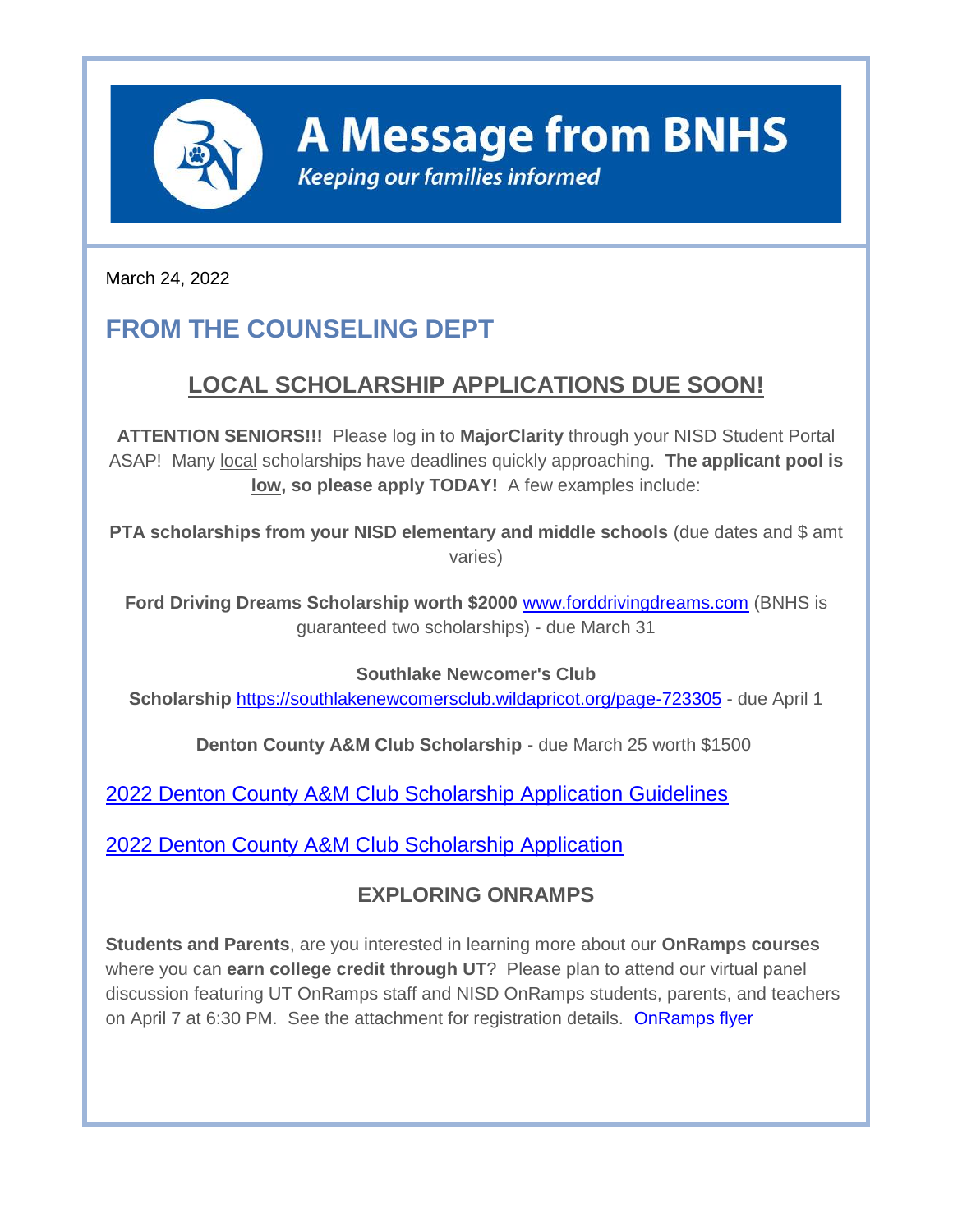#### **US NAVAL ACADEMY ADMISSIONS FORUM**

You are invited to attend a US Naval Academy Admissions Forum on Saturday, April 9, in Ft Worth. An admissions counselor will present information about the Naval Academy as a college choice as well as their summer programs for pre-college students. Click [here](http://track.spe.schoolmessenger.com/f/a/67s_QRGKaqWncxD6r1TswQ~~/AAAAAQA~/RgRkHgGBP0R1aHR0cHM6Ly9kb2NzLmdvb2dsZS5jb20vZm9ybXMvZC8xWk9nNUdjSm1uaWRQS2FRd21Dc1JiQXFhUzd1OF9xVWMzdDk4dWFCLVVzUS92aWV3Zm9ybT90cz02MjIyMzlmMSZlZGl0X3JlcXVlc3RlZD10cnVlVwdzY2hvb2xtQgpiKgHOPGIopbvAUhNwc21pdGgwNEBuaXNkdHgub3JnWAQAAAAB) to preregister and see additional information.

#### **US NAVAL ACADEMY SUMMER STEM PROGRAM**

ATTENTION STUDENTS IN GRADES 9, 10, & 11: Are you thinking of a career as a coder, game developer, designer, or robotics engineer? The Summer STEM program invloves a week of problem-solving, exploratory learning, critical thinking, and team building with students from all over the country. Applications are due March 31. Click [here](http://track.spe.schoolmessenger.com/f/a/FUI-3KVcxQp8pIfNCjYnxg~~/AAAAAQA~/RgRkHgGBP0RIaHR0cHM6Ly93d3cudXNuYS5lZHUvQWRtaXNzaW9ucy9Qcm9ncmFtcy9TVEVNLnBocCNmbmR0bi1wYW5lbDEtQXR0ZW5kaW5nVwdzY2hvb2xtQgpiKgHOPGIopbvAUhNwc21pdGgwNEBuaXNkdHgub3JnWAQAAAAB) for more information.

Visit our BNHS Counseling [website](http://track.spe.schoolmessenger.com/f/a/yGIrfWRHbMc3fpTEIutDow~~/AAAAAQA~/RgRkHgGBP0Q3aHR0cHM6Ly9ibmhzLm5pc2R0eC5vcmcvY291bnNlbGluZy9zdW1tZXItb3Bwb3J0dW5pdGllc1cHc2Nob29sbUIKYioBzjxiKKW7wFITcHNtaXRoMDRAbmlzZHR4Lm9yZ1gEAAAAAQ~~) for **additional summer opportunities**! We are updating our website as we learn of new opportunities, so check often!

#### **TEXAS GIRLS STATE & BOYS STATE**

ATTENTION 11TH GRADERS: Are you interested in learning more about Texas Girls State or Boys State sponsored by the American Legaion Auxiliary? Visit their websites to see if you would be a good candidate to attend their one week summer program. [https://girls](http://track.spe.schoolmessenger.com/f/a/d3PP6m9h3zjrSHZYmK78Aw~~/AAAAAQA~/RgRkHgGBP0RQaHR0cHM6Ly9wcm90ZWN0LXVzLm1pbWVjYXN0LmNvbS9zL1JQa0pDRGtvbmtDbjhZMFBGV1FWWm4_ZG9tYWluPWdpcmxzLXN0YXRlLm9yZy9XB3NjaG9vbG1CCmIqAc48Yiilu8BSE3BzbWl0aDA0QG5pc2R0eC5vcmdYBAAAAAE~)[state.org/](http://track.spe.schoolmessenger.com/f/a/d3PP6m9h3zjrSHZYmK78Aw~~/AAAAAQA~/RgRkHgGBP0RQaHR0cHM6Ly9wcm90ZWN0LXVzLm1pbWVjYXN0LmNvbS9zL1JQa0pDRGtvbmtDbjhZMFBGV1FWWm4_ZG9tYWluPWdpcmxzLXN0YXRlLm9yZy9XB3NjaG9vbG1CCmIqAc48Yiilu8BSE3BzbWl0aDA0QG5pc2R0eC5vcmdYBAAAAAE~) or<https://www.texasboysstate.com/>

Visit with your school counselor if you would like to be considered as a BNHS nominee. Students may not apply directly. This program will help you gain public speaking skills, gain access to scholarship opportunities, and obtain valuable knowledge of goverment practices.

### **DO YOU NEED TO TAKE THE TSIA-2?**

If you plan to take dual credit this summer or next year, you may need to take the TSIA-2 prior to registration. We will offer the TSIA-2 free of charge at BNHS in March and April. See the attached flyer to reserve your test today! Seating is limited! [TSIA Flyer](http://track.spe.schoolmessenger.com/f/a/l2Tad-9N9lFzOM9K4YbV2Q~~/AAAAAQA~/RgRkHgGBP0R1aHR0cHM6Ly9tc2cuc2Nob29sbWVzc2VuZ2VyLmNvbS9tLz9zPXUzaHRDLWZ1NzlzJm1hbD0xNjViMzA4ODVhNWI1ZWZjMzNhNmU1NjhiYzU3NDU2NjkyZjY5ZTFjYTFiMGRhNmYzNTUwMzVhODM0Y2QzMWNmVwdzY2hvb2xtQgpiKgHOPGIopbvAUhNwc21pdGgwNEBuaXNkdHgub3JnWAQAAAAB)

This opportunity is also open to seniors that may be enrolling in college this fall but do not have an ACT or SAT score that qualifies the student to enroll in non-remedial college courses. See the attachment for qualifying scores at TCC. Check with your future college or university to confirm their testing requirements. [TCC College Entrance Exam Scores](http://track.spe.schoolmessenger.com/f/a/D1lUuZx95ZM_JgzAf8Dngw~~/AAAAAQA~/RgRkHgGBP0R1aHR0cHM6Ly9tc2cuc2Nob29sbWVzc2VuZ2VyLmNvbS9tLz9zPXUzaHRDLWZ1NzlzJm1hbD1lNzA0ODhmNmVjNGI0YzYxY2Y5N2Y0N2I0Mzg1NWNlY2Q5YzY0ZTNlMTdlNTgyOGU2MTVkYjk3Njc2NGJjMGYzVwdzY2hvb2xtQgpiKgHOPGIopbvAUhNwc21pdGgwNEBuaXNkdHgub3JnWAQAAAAB)

> For more information about the TSIA, visit the NISD website at [https://www.nisdtx.org/students-families/testing/tsi](http://track.spe.schoolmessenger.com/f/a/RFHED_bt8-ueXZr77wy12Q~~/AAAAAQA~/RgRkHgGBP0Q0aHR0cHM6Ly93d3cubmlzZHR4Lm9yZy9zdHVkZW50cy1mYW1pbGllcy90ZXN0aW5nL3RzaVcHc2Nob29sbUIKYioBzjxiKKW7wFITcHNtaXRoMDRAbmlzZHR4Lm9yZ1gEAAAAAQ~~)